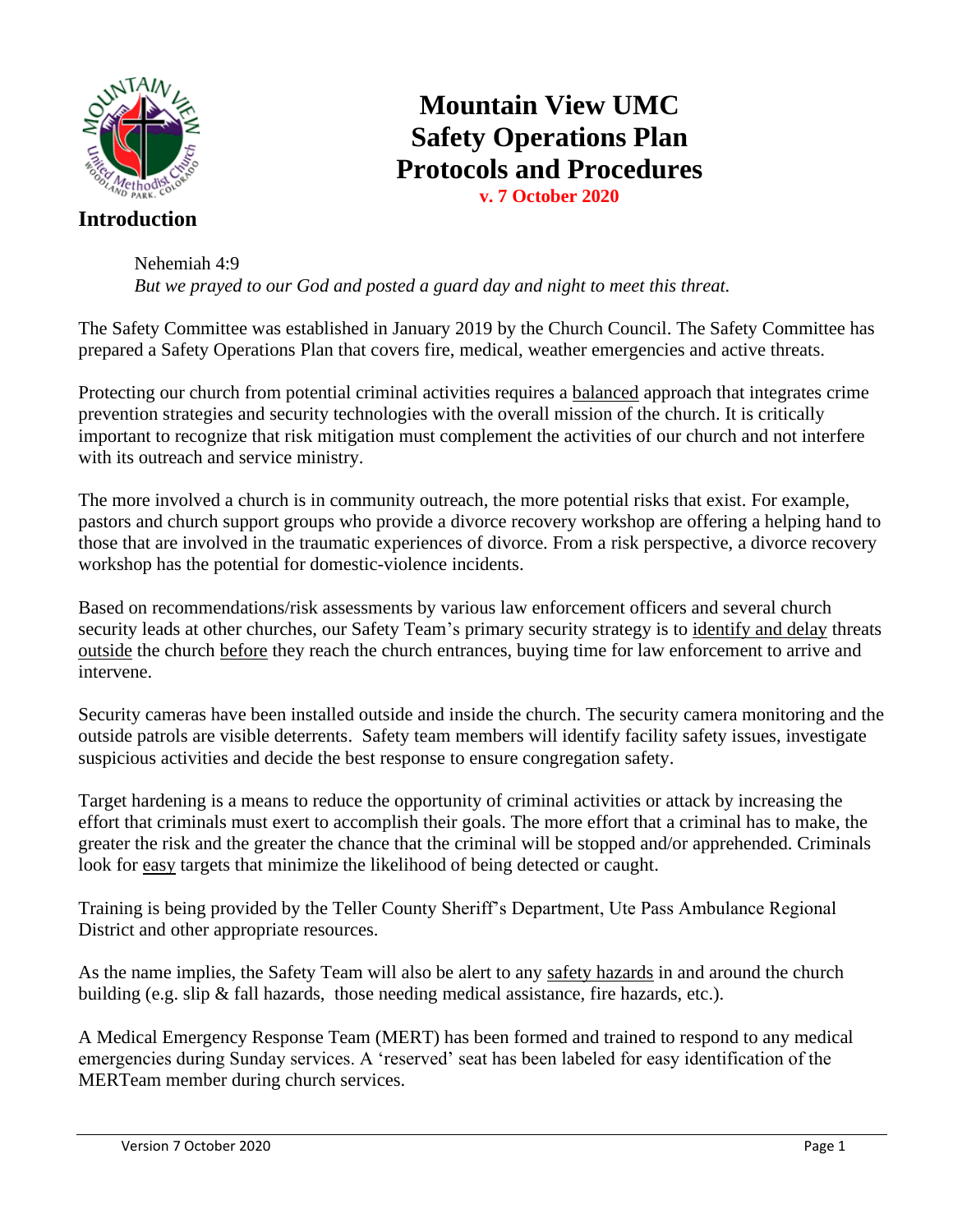Its unfortunate and disturbing that churches and other houses of worship have to prepare for various emergencies. Even small town churches have been attacked, vandalized, burned, etc. We hope and pray that all of our training and preparations are never needed, but we are negligent if we do not prepare.

The following graph indicates that violent incidents at houses of worship are dramatically increasing. The United Methodist Churches have third highest number of incidences behind the Catholic and Baptist churches.



# **Violent Church Incidents**

This document will be periodically updated to reflect current and future responsibilities and best practice procedures.

# **DISCLAIMER**

The Mountain View UMC Safety Team is staffed by volunteer members of the Church and is our best attempt at providing some level of safety to our guests, congregation and staff. Safety is neither guaranteed nor assured.

Because of the limited number of current Safety Team volunteers at this time, they will only be on duty during Sunday services. The Safety Team availability at other large church special events will have to be requested with a minimum of two months advanced notice to the Safety Committee.

Deadly Force Incidents (DFI's) at Faith-Based Organizations in the U.S. (includes abductions [& attempts], attacks, suspicious deaths, suicides & deadly force intervention / protection) from 1/1/1999 through 12/31/2017 - Carl Chinn http://www.carlchinn.com/deadly-force-statistics.html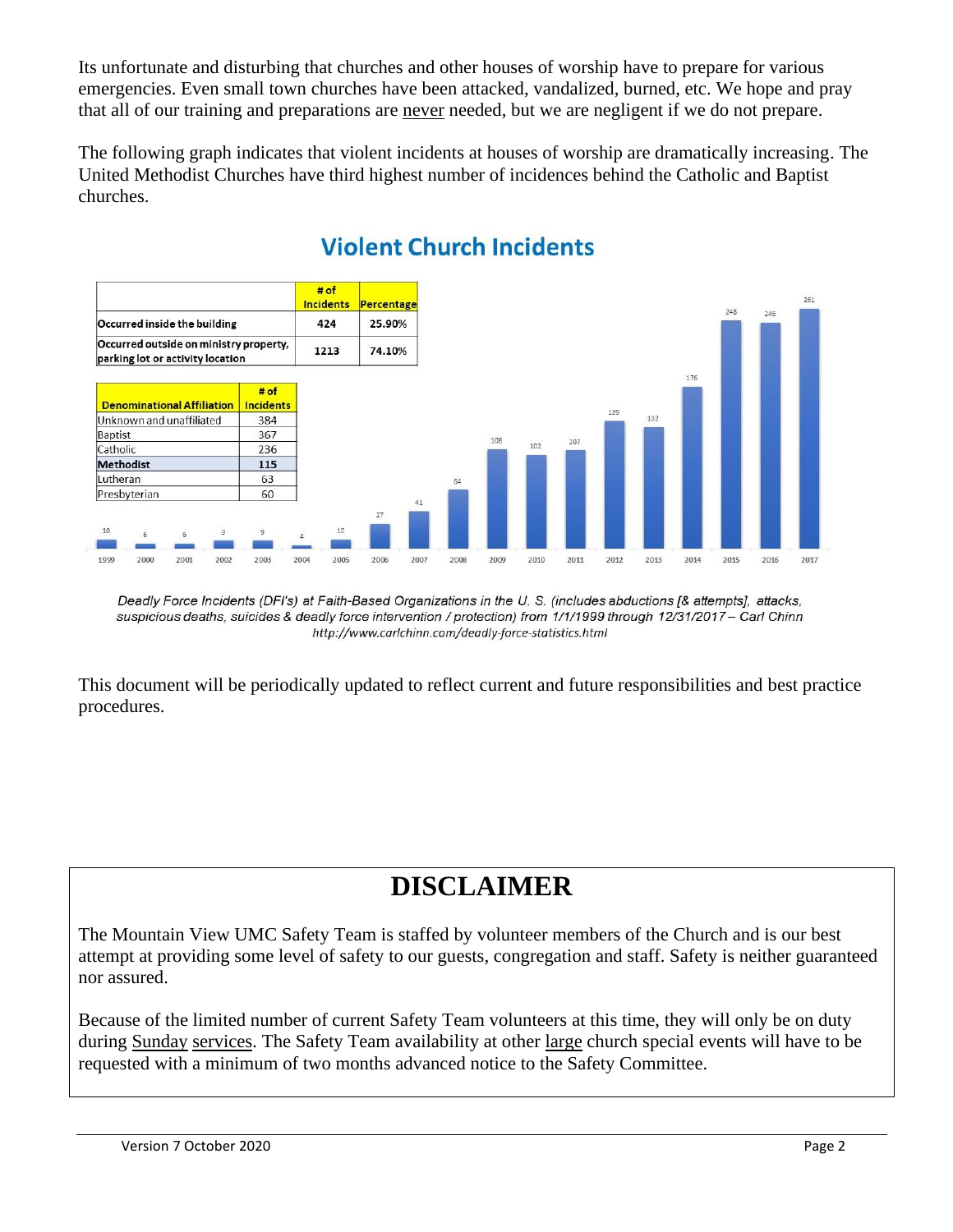

# **Safety Team Responsibilities**

# **Responsibilities**

- Arrive Sunday morning 30 minutes before services.
- Identify who the Medical Emergency Response Team (MERT) member(s) that are present in the church that day.
- Set up **channel 14** two way radios in rooms to be occupied by Sunday School, Youth and Nursery.
- Confirm and take up assigned safety positions based on number of Safety Team members available
- \* Safety Team members will be alert for slip & fall hazards, fire hazards, those needing medical assistance, parking lot traffic control, etc.
- For Sunday services Safety Team will lock all entrances 10 minutes after service starts. Before leaving the church after Sunday services, the Safety Team will verify that all entrance doors are locked even if there are meetings or people still remaining in the church. The Safety Team was directed to ensure all entrance doors are locked before leaving the church.
- During services Safety Team monitors main Narthex entrance doors for any late arrivals and allow them to enter.
- The East door will be locked. A sign on the East door will direct late comers to use the Narthex entrances. (We do not have enough Safety Team members to monitor the East door and monitor the security cameras.)
- A Safety Team member will patrol all parking lots for traffic safety and suspicious activities.
- A Safety Team member or volunteer will monitor security cameras, during services, providing important overwatch for the Safety Team.

#### **Requirements for Safety Team Members**

- Must complete a background check. Background check results will be reviewed by the Safety Team Committee Chairman, Safety Team Lead and Pastor.
- Must attend all required training sessions and periodic drills as established by the Safety Committee to include Safe Sanctuary training.
- Must view all online prerequisite training courses/presentations/videos as identified by the Safety Committee.
- Must agree to all Safety Operations Plan protocols and required training.
- Must commit to a Safety Team schedule at least 50% of the Sunday services during a calendar year. This will be adjusted as more volunteers join the Safety Team or volunteers for security camera monitoring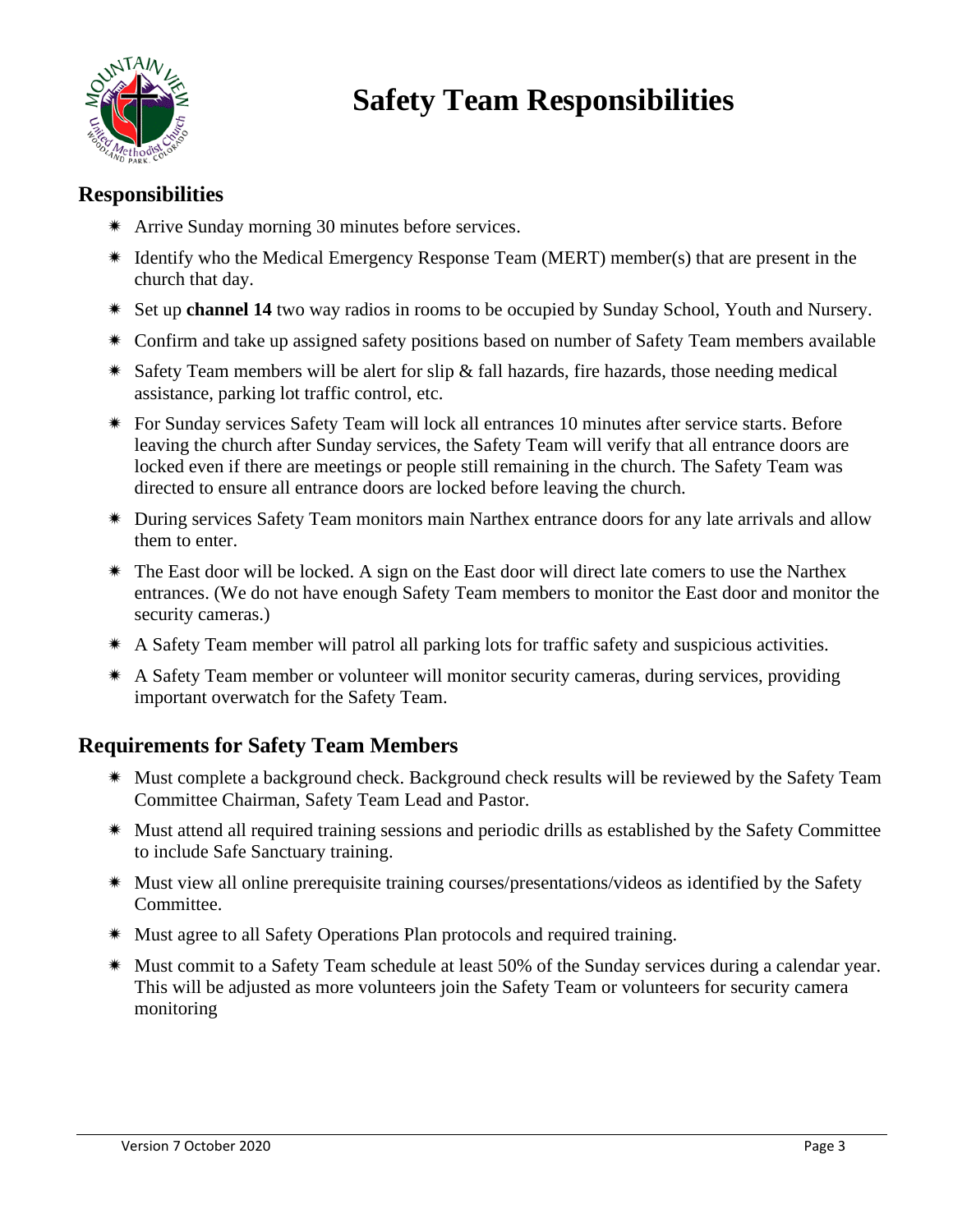# **Security Camera Monitor Job Description**

Security camera monitor will sit in the Admin Office, watching the security cameras before, during and shortly after Sunday church services. This is their only commitment to support the Safety Team. We would appreciate their assistance at least once per month.

They are able to hear the church service in the admin office using the online church service link on the admin office computer.

It is very important that the security camera monitor is attentive at all times while monitoring the cameras and communicating with the Safety Team via the two-way radio. This is a very important support role for the Safety Team. The security camera monitoring helps keep the Safety Team members safe….!

The security camera monitor person will communicate via two-way radio with the Safety Team patrolling the parking lots and the Narthex team members about any activities viewed on the security camera monitor (e.g. suspicious persons or cars in the parking lots, watching for anyone that may fall or needing assistance in the parking lot or driveways, cars arriving or leaving to keep the parking lot patrol team member alerted and safe, cars not properly parked that are blocking traffic, occasionally making notes in the Safety Team Journal relayed by the Safety Team members via the two-way radio, etc.).

The security camera monitor person may be directed by a Safety Team member via two-way radio to call 911. The security camera monitor person will call 911 from the admin office phone and pass on information to the 911 dispatcher from the Safety Team member and relay information from the 911 dispatcher to the Safety Team via the two-way radio (e.g. fire emergency, medical emergency, weather emergency, suspicious person/vehicle/package, disruptive person in the church or active threat).

The ability to stay calm and maintain communication with the 911 dispatcher and Safety Team members is very important.

# **Requirements for Security Camera Monitor Team Members**

All Safety Team members to include the security camera monitor team members must have a background check and renewal every 12 months.

As soon as background checks are verified, a training session will be scheduled to show how the security cameras work and expectations for the security camera monitor.

The security camera monitor will not be required to do any security patrols or Narthex duty. Only the security camera monitoring.

- Must attend all required training sessions and periodic drills as established by the Safety Committee.
- Must view all online prerequisite training courses/presentations/videos as identified by the Safety Committee.
- Must agree to all Safety Operations Plan protocols and procedures.